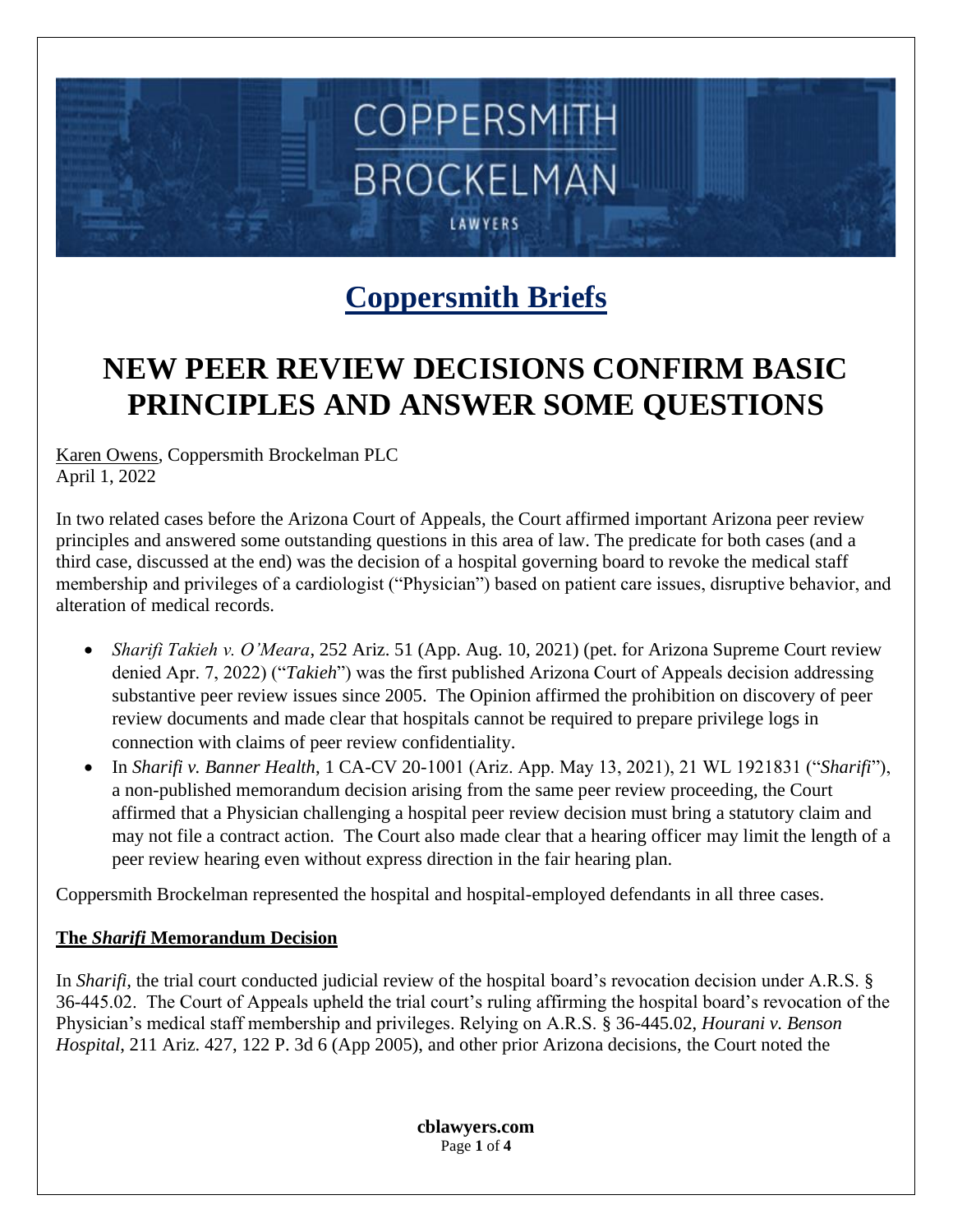importance of peer review immunity and articulated the standard of review as review of "peer review proceedings for both procedural and substantive errors [employing] a deferential standard of review."

The appellant Physician contended that there were numerous procedural defects in the in-hospital peer review proceedings. Citing the statute, the Court limited its review of these challenges to the administrative record to determine whether the hospital substantially complied with its Bylaws. In perhaps the most important procedural issue, the Physician challenged the hearing officer's imposition of a time limit on the hearing. The Court upheld the time limit, noting that the hearing panel members said they felt they had enough information and that any timing problem was "entirely of [the Physician's] own making." The Court saw "no evidence that the time allotted was insufficient or resulted in prejudice."

The Physician also challenged the revocation decision on the merits. The Court agreed with the trial court that it should not substitute its own judgment for the hospital board's "where expertise is involved," and upheld the hospital board's substantive decision,

The Court made short work of the Physician's separate contract claim. Acknowledging that the medical staff bylaws create a contract with staff, the Court said the statute barred any claims other than a claim for injunctive relief based on the record.

Finally, the Physician contended that he was entitled to a new trial based on declarations he belatedly presented to the trial court – declarations which alleged bias based on race and religion. The Court explained that the Physician needed to "cite to evidence in the record making it affirmatively probable the alleged bias or misconduct changed the outcome of the administrative proceeding." The Court rejected the Physician's claim, noting not only that the declarations were late and not in the record, but also that they failed to prove any actual bias.

While *Sharifi* is an unpublished memorandum, it still provides insight into the Court's view of peer review principles and confirms some critical standards. And while memorandum decisions are not precedential, Arizona Supreme Court Rule 111(c ) allows citation of memorandum decisions to in certain circumstances: to establish claim preclusion, issue preclusion, or law of the case; to assist the appellate court in deciding whether to issue a published opinion, grant a motion for reconsideration, or grant a petition for review; or for persuasive value if the memorandum was issued on or after January 1, 2015, no opinion adequately addresses the issue before the Court, and the citation is not to a de-published opinion or portion of an opinion.

#### *Takieh* **Opinion**

The Physician also filed a separate state court lawsuit alleging that the Chief of Staff, another cardiologist and cardiology group, the hospital's chief medical officer, and the hospital's in-house attorney all had made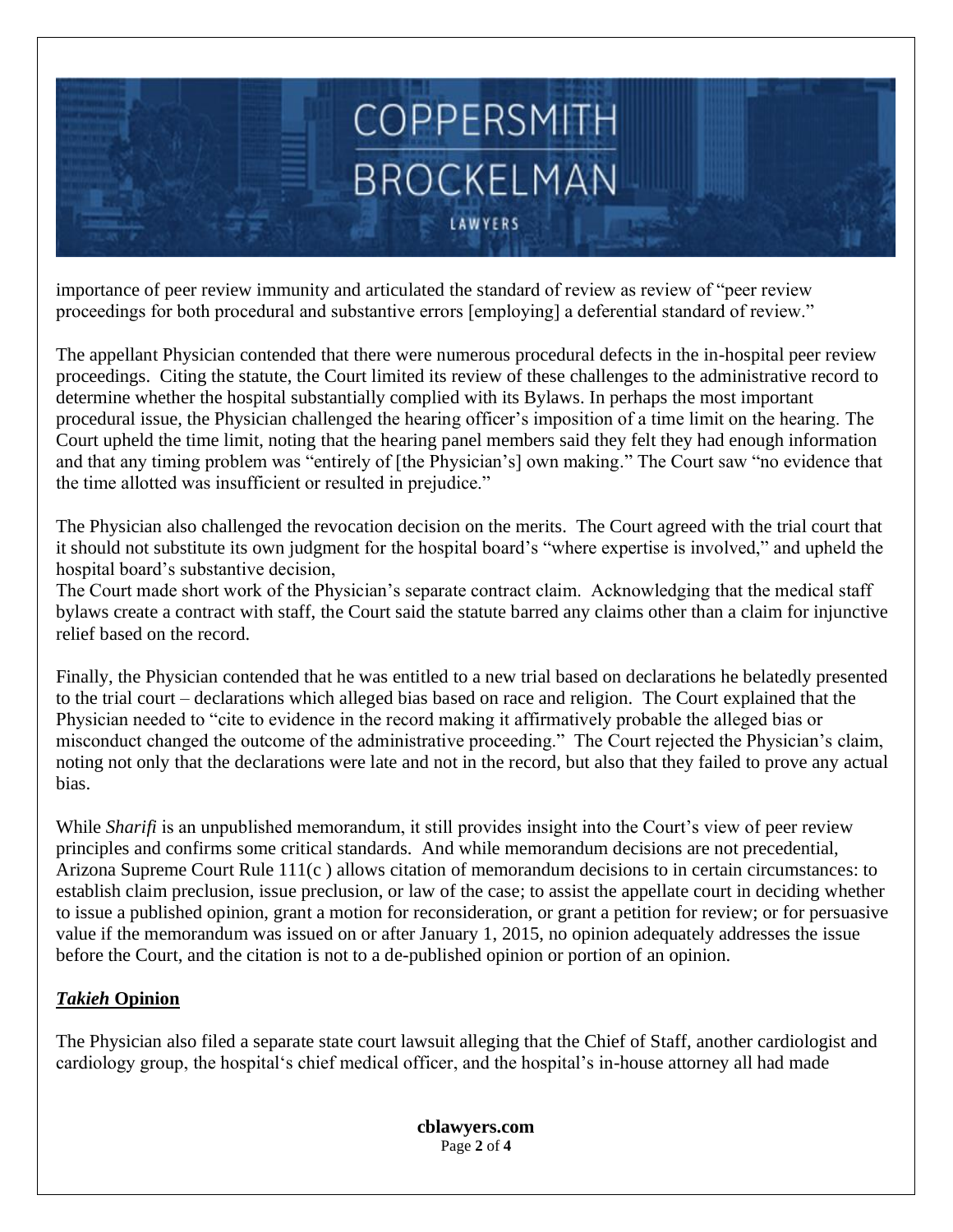defamatory statements about him. The trial court dismissed all but one cardiologist and the in-house attorney from the case, largely because the dismissed defendants' actions and statements were made during peer review proceedings. The Physician did not challenge those dismissals.

However, in an amended complaint, the Physician alleged the following instances of defamation by the remaining defendants:

- That the remaining defendant cardiologist had told another cardiologist the Physician was "an idiot" who had "administered blood thinner 'to an obvious case of intracerebral hemorrhage.'"
- That the in-house attorney had composed letters and other communications containing false information designed to destroy the Physician's reputation.

The Physician moved to compel the in-house attorney to disclose several categories of her own correspondence related to the peer review proceedings. The trial court refused to order a privilege log for peer review protected documents.

On the other hand, the trial court did order the in-house attorney to produce a log of her correspondence outside the peer review process. The in-house counsel submitted no log, explaining that all her communications in the matter were protected peer review materials. At this point, after the close of discovery, the Physician for the first time submitted affidavits from two former hospital employees (quite similar to the ones produced in the *Sharifi* case). In one of them, the affiant alleged she had heard the in-house attorney make disparaging remarks about the Physician (that he was a terrible doctor, an idiot, a danger to patients.) The other affiant alleged that she had heard other physicians say the in-house attorney had encouraged them to make false statements about the Physician at the hearing. The in-house attorney moved to strike the affidavits as untimely, and the trial court agreed.

The trial court held on summary judgment that there was no dispute the Physician had administered blood thinners to a patient with a cerebral hemorrhage, and the other cardiologist's alleged "idiot" statement was opinion and thus not actionable. The trial court further held that the Physician had failed to produce any admissible evidence showing the in-house attorney had made "any comments about him, defamatory or otherwise," outside the peer review process.

The Court of Appeals affirmed both rulings. With respect to the cardiologist's alleged comments, the Court agreed with the trial court that the "idiot" statement was opinion, and the record "lacked clear and convincing evidence that a reasonable listener could have understood [the cardiologist's] 'obvious' statement as conveying an objective fact." Regarding the defamation claim against the in-house attorney, the Court of Appeals affirmed the trial court's decision refusing to order production of a privilege log for peer review privileged correspondence. The Court cited the "overriding public interest in peer-review proceedings" and the need for